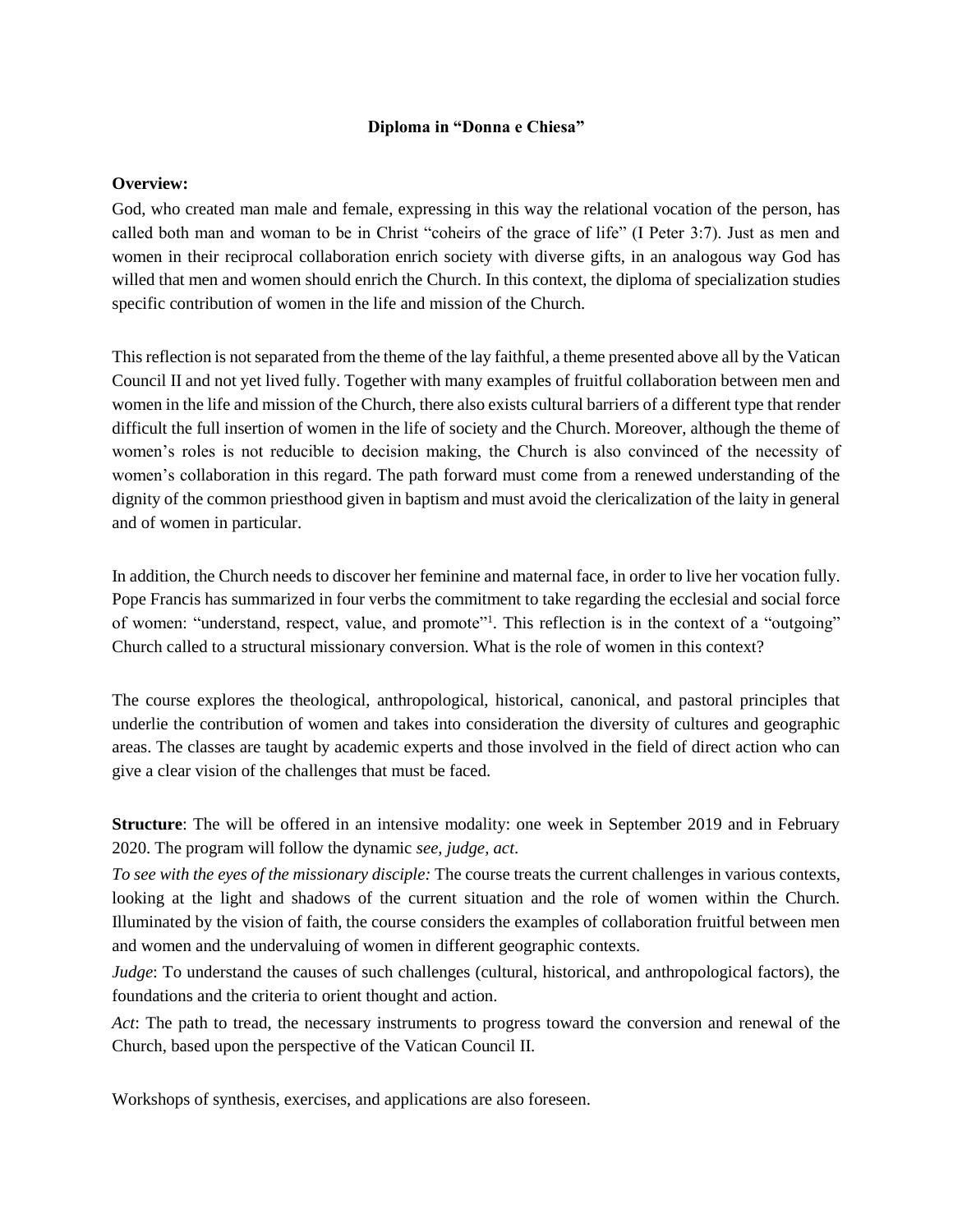#### **At the end of the course, the student should be able to:**

- 1. Understand the richness that the Gospel that has brought to society through a new vison of the reciprocal relation between man and woman, and how to explain the connection of their relationships in that are not in spaces strictly speaking "conjugal": in ecclesial, cultural, and social areas.
- 2. Understand the foundations and the criteria that should orient the promotion of the feminine contribution within the Church and identify the key points at the base of difficulties that women find in developing fully their mission.
- 3. Develop an adequate understanding of the tradition Catholic Church that permits an understanding according to the hermeneutics of continuity as the manner in which the Church grows in an ever deeper comprehension of revelation in diverse epochs and cultures.
- 4. Confront adequately the critical pastoral issues that regard women within the Church and society.
- 5. Offer an ample and attractive perspective on the mission of women within the Church.

## **Scientific Committee** (*in ordine alfabetico dei cognomi)***:**

- Professor Guzmán Carriquiry, Pontifical Commission for Latin America
- Professor Lorella Congiunti, Pontifical Urban University
- Professor José Granados, John Paul II Pontifical Theological Institute for Marriage and Family **Sciences**
- Professor Sandra Mazzolini, Pontifical Urban University
- Professor Marta Rodriguez, The Institute for Higher Studies on Woman
- Monsignor Gianrico Ruzza, Auxilary Bishop of Rome

## **Audience**

The course is for bishops, priests, religious, and lay people (men and women) committed to roles of formation or leadership in the ecclesial sphere at the curial, diocesan, or academic level who need to understand and promote the feminine contribution within the Church and society.

#### **Admission requirements**

Those interested in inscribing should present with the inscription form a certification of prior studies or complete the form of self-certification that is found in the Athenaeum website.

## **Evaluation**

The course will be taught in the intensive mode with 100 hours of lectures and 100 hours of personal work for 8 ECTS.

To obtain credits, the student must submit a 10-page written work. The theme must be approved by the coordinator of the course and should address one of the themes treated during the course.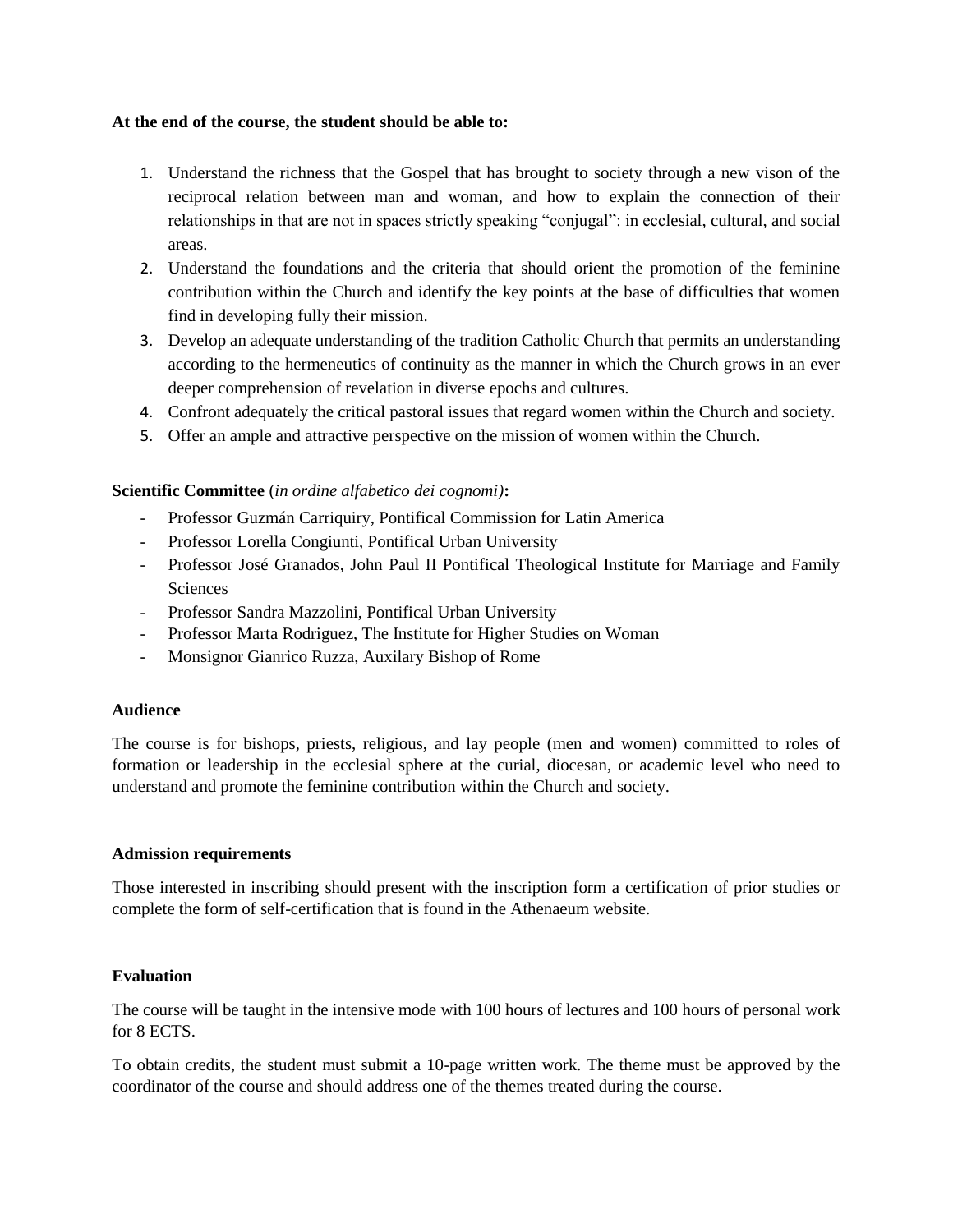### **Schedule**

Intensive week 1. September 23-28, 2019 (50 hours) Intensive week 2. February 10-15, 2020 (50 hours) **Class hours:**  $9:00 - 13:00$ ;  $14:30 - 18:30$ . Friday, a special session of testimonies  $19:00 - 21:00$ . All priests who so desire may concelebrate the Holy Mass at 8:00.

**Cost** 400 euro. The course requires a minimum of 14 students. Translation into English may be offered with a minimum of 25 students.

**Inscription deadline:** September 11, 2019

Late inscription deadline: September 23, 2019<sup>2</sup>

**This Diploma is composed by three modules. At the end of each of them there will be a special session of Synthesis and interpretative keys of the module.**

**Social-cultural and historic module**: Woman in diverse cultural context throughout history, and concretely within the Church. Light and shadows, current challenges. The critical perspective in the analysis social-cultural does not imply neglecting all the good that has been accomplished but does require the identification of the challenges that must be confronted with a new zeal and prophetic boldness.

*The novelty of the Gospel and the early Church in relation to women* **Renata Salvarani (UER).** *Great feminine contributions to the Church, doctors of the Church* **P. Jean François Lethel, OCD (Teresianum).**  *Great male-female alliances in the history of the Church* **Caterina Ciriello (Urbaniana) e Carmelo Pandolfi (APRA).** *The contribution of women to spirituality* **Angela Tagliafico (APRA).** *History of feminism, open questions* **Susy Zanardo (UER, ISSD).** *A historic reading of the the agenda of international organisms regarding women* **Marta Rodriguez (ISSD).** *Women in the legislative systems: a brief panorama of tendencies in diverse contexts* **Ignazia Satta.** *Principle difficulties and challenges of women in diverse cultural contexts (African, Anglo-Saxon, European, Latin-American, Oriental) Roundtable discussion* **M. Lia Cervino (UMOFC), Eugenie Tcheugoue (DLFL), Emma Cecarelli (Forum delle Associazioni Famigliari).** *Women and work: light and shadows. Analysis of the phenomenon of womenomics, new organizational models, contributions of women, appreciation of the soft skills.* **Fr. Robert Gahl (Santa Croce) and Marta Rocchi.** *Women and their roles of responsibility in the Church: Status questionis at the Curial level and in the Episcopal Conferences.* **Marta Rodriguez.** *Synthesis and interpretative keys of the module* **Marta Rodriguez**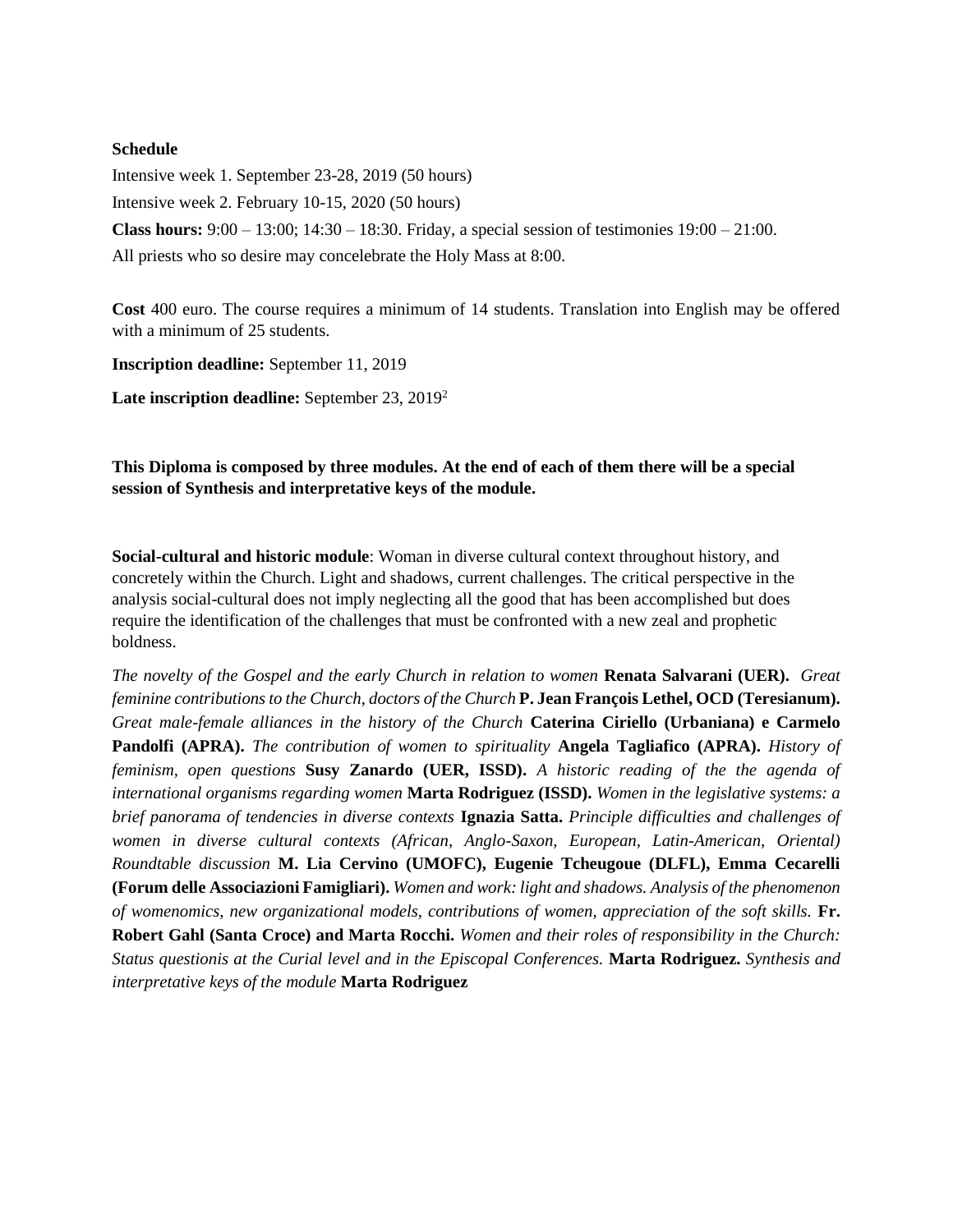**Theological and pastoral module**: The theological foundations that should orient thought and action; themes regarding women that demand a pastoral formation *ad – hoc.*

*Ecclesiological perspective of Vatican II and its reception: Fundamental notions: revelation, dogma, tradition. Distinctions.* **David Koonce, LC (APRA).** *The Church as mystery of communion and universal sacrament of salvation; the images of the Church: Spouse and Mother; the relationship between women and life, the communication and care.* **Sandra Mazzolini (Urbaniana).** *The Church as People of God; the common dignity of the baptized; their participation in the tria munera; the responsibility of women for the life and evangelizing mission of Church.* **Ma. Pilar Río (PUSC).** *The synodality of and in the Church; ministries and carisms; women and ecclesial ministries.* **Sandra Mazzolini (Urbaniana).** *Potestas in the Church and its exercise: presuppositions and theological and juridical implications.* **Linda Ghisoni (PUG).** *The feminine consecrated life between renewal and the search for new forms.* **Suor Mary Melone (Auxilium).** *Synthesis and interpretative keys of the module.* **Sandra Mazzolini (Urbaniana).**

*Mariology: Mary in LG: historic panorama of the development of dogma. The image of women in light of Mary: fertily novelty, historic difficulties, the path ahead. The special mediation of maternity.* **Carla Rosa Espagnet (PUSC) Daniela del Gaudio (APRA).**

*Theological Anthropology: Theological Anthropology of sexual difference: Scripture, Magisterium.* **P. Pedro Barrajón, LC (APRA) e Laura Paladino (PUG, APRA, ISSD).** *Spousal logic as a model of collaboration between men and women in the Church.* **P. José Granados (John Paul II Pontifical Theological Institute).** *Women in Scripture.* **Laura Paladino (PUG, APRA, ISSD)** *Women in the New Testament.* **Rosalba Manes (PUG), Gabriela Rocco (LUMSA).** *Women in the Magisterium and in the documents of the Church.* **Maria de Giorgi (PUG).** *Women in theological reflection*. **Suor Catherine Droste (Angelicum).** *Synthesis and interpretative keys of the module*. **P. Jaime Rodriguez, LC (APRA).**

*Pastoral Theology: Women as protagonists and resources in the pastoral mission: generation and life, care for creation, in interreligious dialogue, resolution of conflicts.* **Adriana Arrieta (Caritas Internationalis), Rita Moussalem (Ist. Sophia),Suor Gabriella Bottani (USMI).** *The Synod of the Youth: the signs of times and young women in the Church.* **P. Rafaello Lanzilli, SI (Secretariat for the Synod).** *How to face sexual abuse.* **Chiara D'Urbano (APRA).** *How to face violence against women,* **Marta Rodríguez (APRA, ISSD).** *How to face pornography.* **Tebaldo Vinciguerra, (Puri di Cuore).** 

**Anthropological and psycho-pedagogical module**:**:** Philosophical reflection, scientific references, and practical instruments.

*Philosophical Anthropology of sexual difference*, **Lorella Congiunti (Urbaniana).** Sexuality: Between nature and culture. **Giorgia Salatiello (PUG) e P. Juan Gabriel Ascencio, LC (APRA),** *Neuroscience and sexual difference*. **P. Alberto Carrara, LC (APRA).** *Psychology of sexual difference*. **Monika Grygel (John Paul II Pontifical Theological Institute).** *Models of relationships between men and women.* **Susy Zanardo (UER, ISSD).** *The female body as a problem in the actual culture.* **Ma. Teresa Russo (Roma Tre).** Formation of femininity and masculinity. The crisis of virility and of paternity. **Antonio Grasso e Silvia Berivi.** *Full integration of the sexual dimension in the consecrated life.* **Laura Salvo (APRA).**  *Synthesis and interpretative keys of the module* **Marta Rodríguez,**